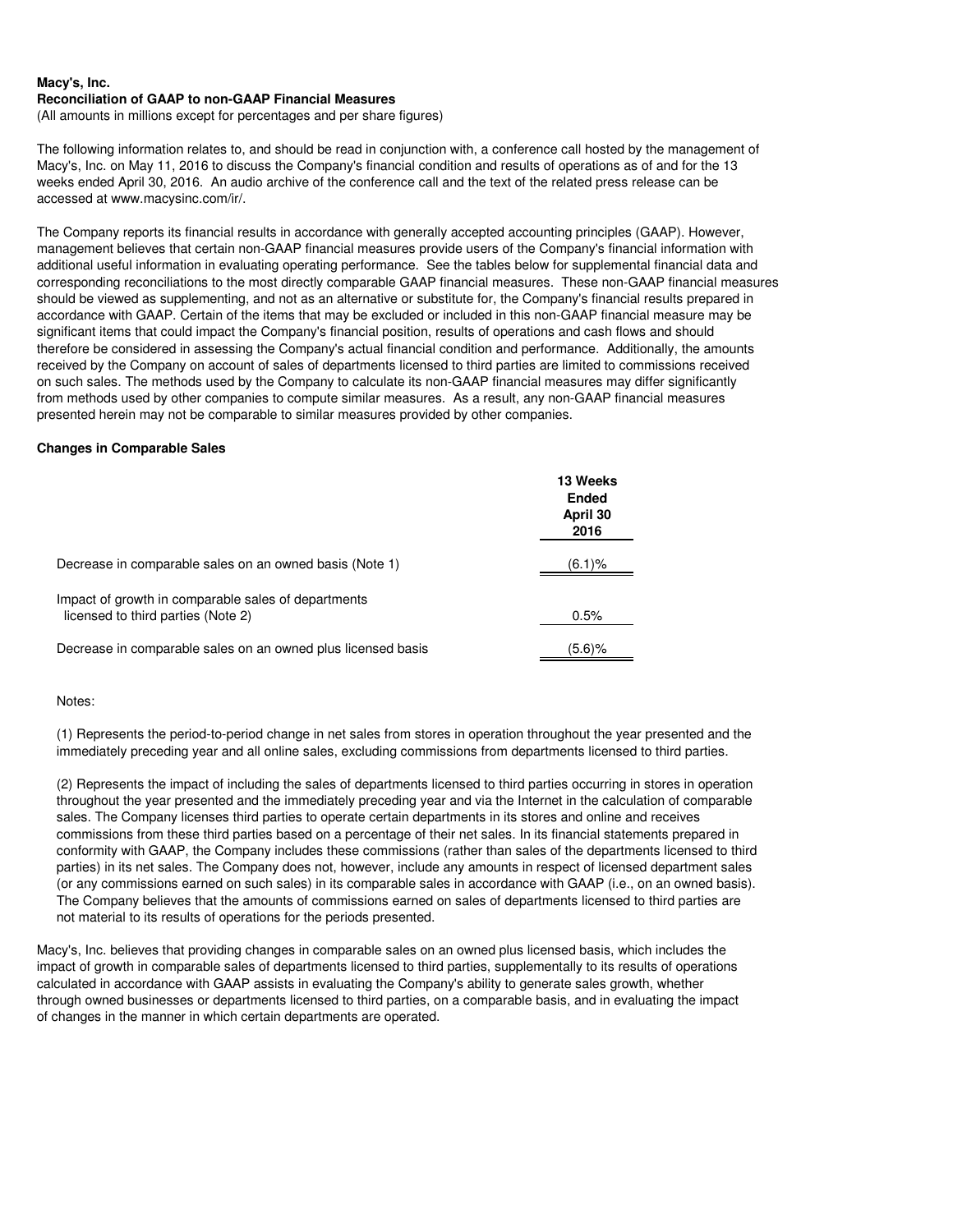(All amounts in millions except for percentages and per share figures)

# **Diluted earnings per share, excluding certain items**

|                                                                                                                    |    | 13 Weeks<br><b>Ended</b><br>April 30<br>2016 |    | 13 Weeks<br><b>Ended</b><br>May 2<br>2015 |  |
|--------------------------------------------------------------------------------------------------------------------|----|----------------------------------------------|----|-------------------------------------------|--|
| Most comparable GAAP measure:<br>Diluted earnings per share attributable to<br>Macy's, Inc. shareholders           |    | 0.37                                         |    | 0.56                                      |  |
| Non-GAAP measure:<br>Diluted earnings per share attributable to<br>Macy's, Inc. shareholders                       | \$ | 0.37                                         | \$ | 0.56                                      |  |
| Add back the impact of settlement charges                                                                          |    | 0.03                                         |    |                                           |  |
| Diluted earnings per share attributable to Macy's, Inc.<br>shareholders excluding the impact of settlement charges | \$ | 0.40                                         | \$ | 0.56                                      |  |

Management believes that providing a measure of diluted earnings per share attributable to Macy's, Inc. shareholders excluding the impact of settlement charges is a useful measure to assist the reader in evaluating the Company's ability to generate earnings and that providing such a measure will allow investors to more readily compare the earnings referred to in the press release to the earnings reported by the Company in past and future periods. Management believes that excluding the impact of settlement charges from the calculation of this measure is particularly useful where the amounts of such items are not consistent in the periods presented.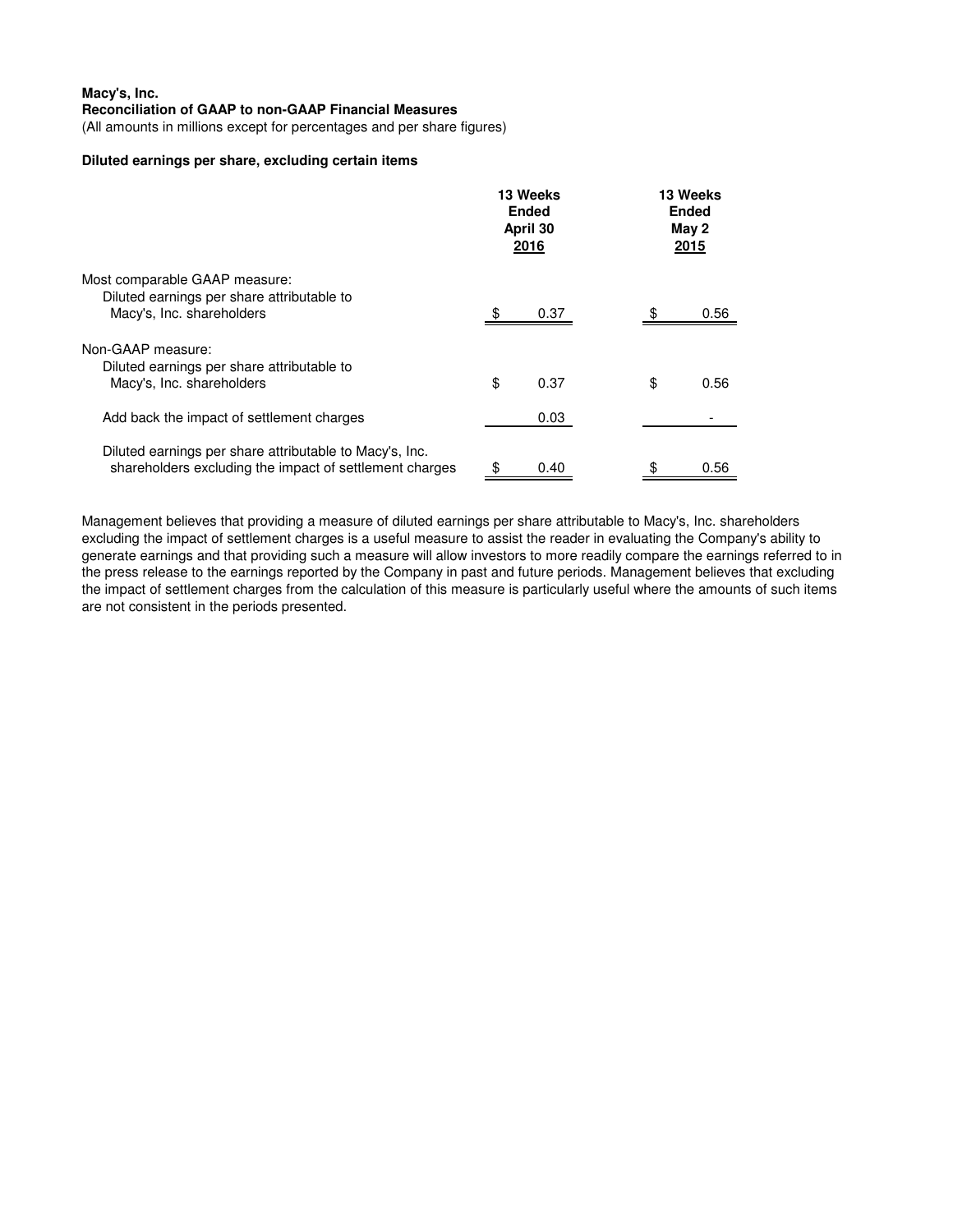(All amounts in millions except for percentages and per share figures)

## **Operating income and operating income as a percent to net sales, excluding certain items**

|                                                             | 13 Weeks<br><b>Ended</b><br>April 30<br>2016 | 13 Weeks<br><b>Ended</b><br>May 2<br>2015 |       |
|-------------------------------------------------------------|----------------------------------------------|-------------------------------------------|-------|
| Most comparable GAAP measure:<br>Net sales                  | \$<br>5,771                                  | \$                                        | 6,232 |
| Operating income                                            | 276<br>\$                                    | \$                                        | 409   |
|                                                             | 4.8%                                         |                                           | 6.6%  |
| Non-GAAP measure:<br>Net sales                              | 5,771<br>\$                                  | \$                                        | 6,232 |
| Operating income                                            | \$<br>276                                    | \$                                        | 409   |
| Add back the impact of settlement charges                   | 13                                           |                                           |       |
| Operating income, excluding impact of<br>settlement charges | 289                                          |                                           | 409   |
|                                                             | 5.0%                                         |                                           | 6.6%  |

Management believes that operating income and operating income as a percent to net sales, excluding the impact of settlement charges are useful measures in evaluating the Company's ability to leverage sales. Management believes that excluding these costs from the calculation of these measures is particularly useful where the amounts of such items are not consistent in the periods presented.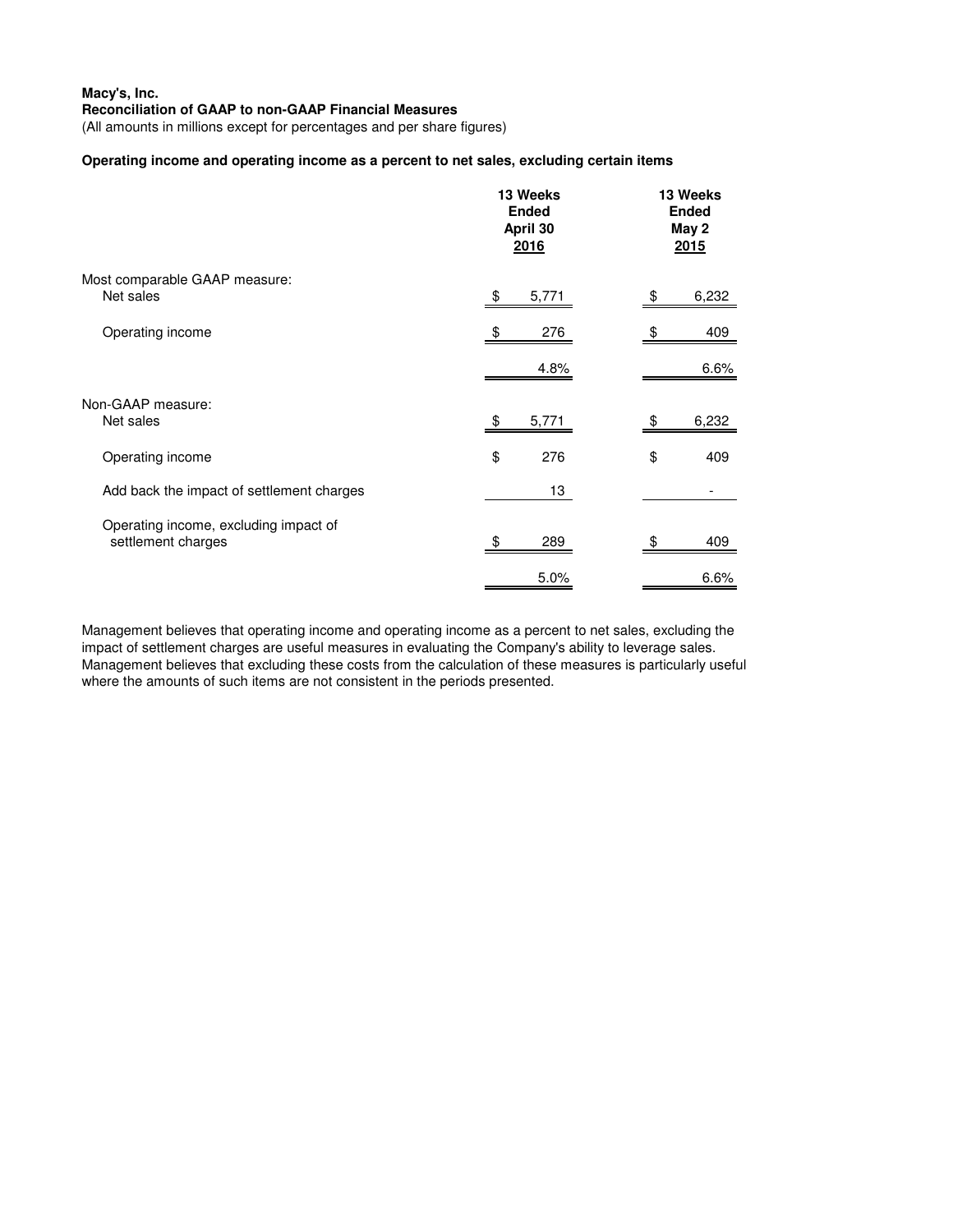(All amounts in millions except for percentages and per share figures)

# **Net income, excluding certain items**

|                                                                                                               | 13 Weeks<br><b>Ended</b><br>April 30<br>2016 |     | 13 Weeks<br><b>Ended</b><br>May 2<br>2015 |     |
|---------------------------------------------------------------------------------------------------------------|----------------------------------------------|-----|-------------------------------------------|-----|
| Most comparable GAAP measure:<br>Net income attributable to Macy's, Inc. shareholders                         |                                              | 116 |                                           | 193 |
| Non-GAAP measure:<br>Net income attributable to Macy's, Inc. shareholders                                     | \$                                           | 116 | \$                                        | 193 |
| Add back the after-tax impact of settlement charges                                                           |                                              | 9   |                                           |     |
| Net income attributable to Macy's, Inc. shareholders,<br>excluding the after-tax impact of settlement charges |                                              | 125 |                                           | 93  |

Management believes that providing a measure of net income attributable to Macy's, Inc. shareholders excluding the after-tax impact of settlement charges is a useful measure to assist the reader in evaluating the Company's ability to generate earnings and that providing such a measure will allow investors to more readily compare the earnings referred to in the press release to the earnings reported by the Company in past and future periods. Management believes that excluding the after-tax impact of settlement charges from the calculation of this measure is particularly useful where the amounts of such items are not consistent in the periods presented.